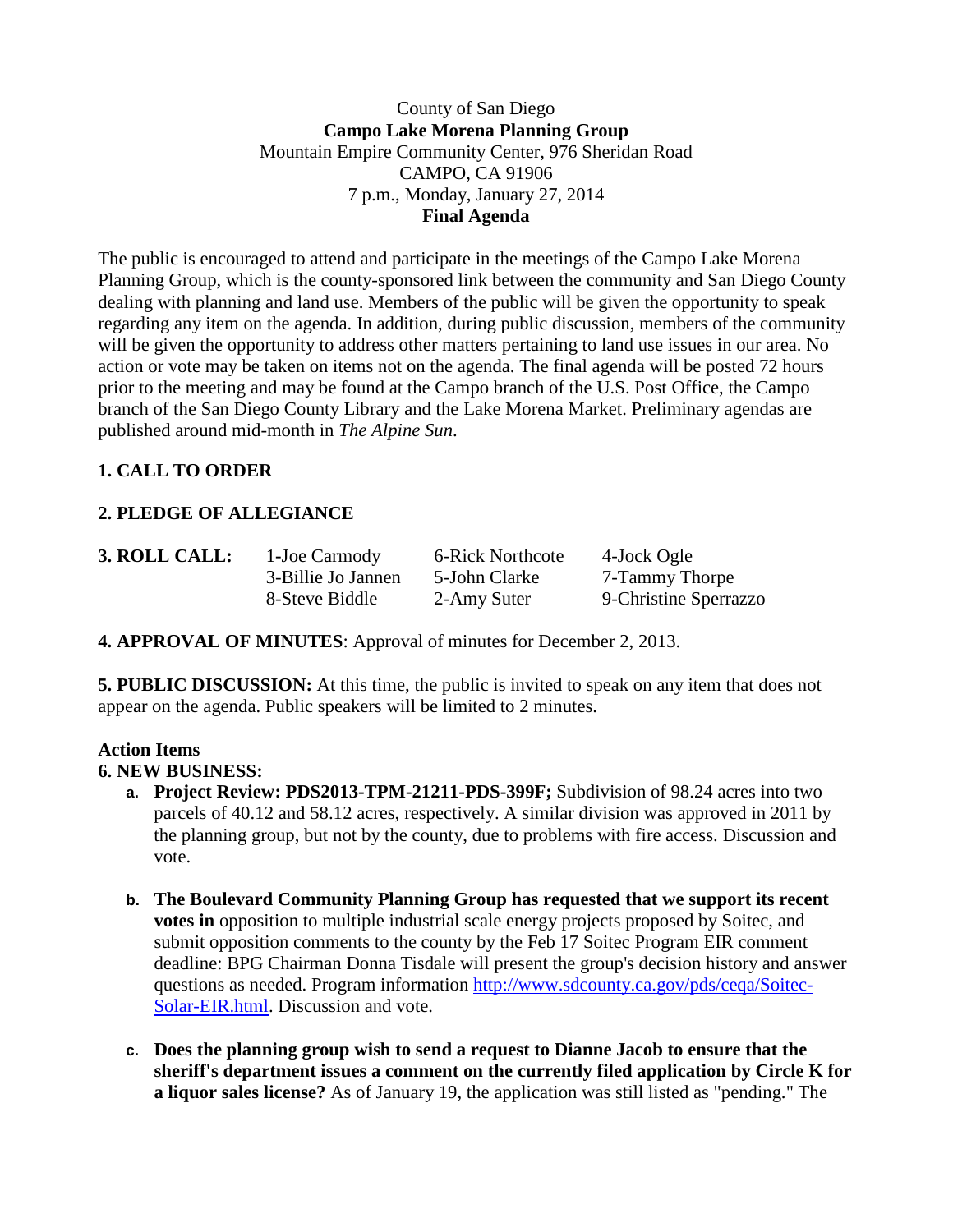license type is listed as "21 - OFF-SALE GENERAL" and the applicant licensee is Campo Group Inc., Ibrahim, Tarek Marrogi, license number 537407. The store is currently licensed for beer and wine. This application would enable the store to sell liquor as well. Discussion and vote.

- **d. Election of 2014 CLMPG officers**: Chairman, Vice Chairman, Secretary, Parliamentarian. Discussion and vote.
- **e. Review and update standing committees**. Current Subcommittees are: Groundwater, John Clarke; Sewer and Septic, Joe Carmody; Community Economic Impacts, Steven Biddle; Traffic and Public Safety, Jock Ogle. Discussion and vote.
- **f. Review and update standing rules as needed.** Discussion and vote.

#### **7. OLD BUSINESS:**

- **a. Review work plan, meeting schedule, agenda order, agenda posting and membership for Lake Morena Village Subcommittee from co-chairmen Rick Northcote and Jock Ogle.** The Lake Morena Village Subcommittee is an ad hoc body tasked with identifying current and potential issues in Lake Morena Village that are within the purview of CLMPG. The subcommittee will report back to the planning group monthly and will timely notify the chairman of any items that should be placed on the planning group agenda for review or action. The subcommittee will operate through February 2014, at which time the group will review whether it should be continued.
- **b. Standing Subcommittee reports: Groundwater, John Clarke; Sewer and Septic, Joe Carmody; Community Economic Impacts, Steven Biddle; Traffic and Public Safety, Jock Ogle.**

## **8. CORRESPONDENCE AND ANNOUNCEMENTS**

- **a. The Star Ranch vesting and landscape architecture maps** will be available for public perusal at all of our meetings. The map package consists of 23 pages of full-sized maps.
- **b. State authorities have proposed placing Douglas Badger, 71, at a home on the 5-acre property at 1138 Custer Road.** After hearing comments from residents at a January 3 hearing, the judge put off deciding, pending a possible visit to the community, and set a new hearing for March 14.
- **c. The 2013 General Plan Clean-Up General Plan Amendment (GPA 12-007) and Rezone has been docketed for a Planning Commission Hearing on Friday, January 24, 2014, at 9 am.** The hearing will be held at the County Operations Center (COC) Conference Center Hearing Room, at 5520 Overland Avenue in San Diego. The General Plan Clean-Up is intended to provide a regular mechanism for making corrections to errors or discrepancies discovered during the implementation of the General Plan, and to reflect changed circumstances Find detailed information on proposed changes and staff recommendations here:

http://www.sdcounty.ca.gov/pds/advance/2013GPBiAnnualClnUp.html